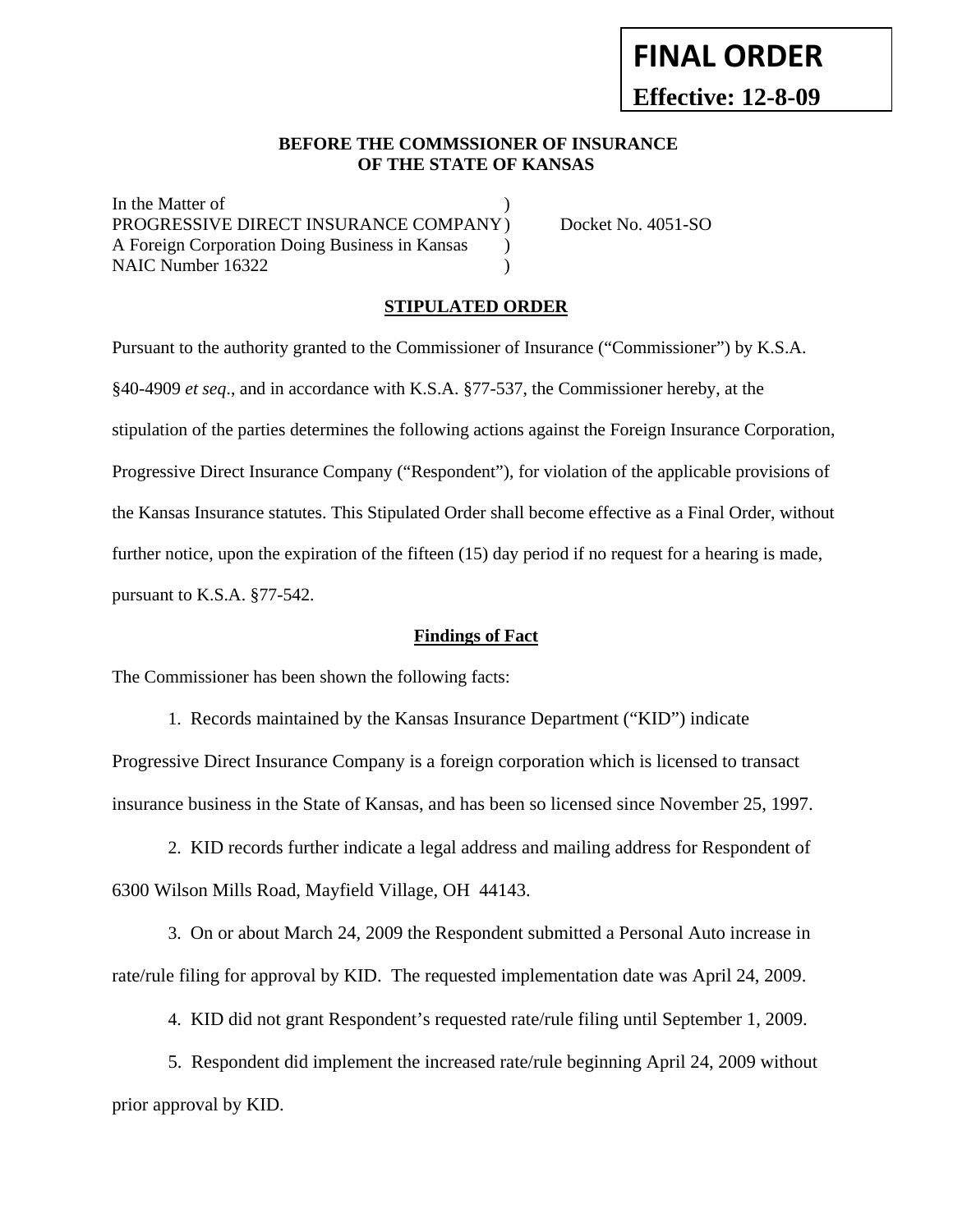#### **Applicable Law**

K.S.A. 40-955(c) and (d) requires approval by the Insurance Commissioner prior to increasing and charging the increased rate/rule.

K.S.A. 40-2407 allows the commissioner to impose an administrative penalty for any violation of K.S.A. 40-2404.

#### **Conclusions of Law**

Based on the Findings of Fact enumerated above in Paragraphs #1 through #5 and the Applicable Law above:

#### **IT IS THEREFORE ORDERED BY THE COMMISSIONER OF INSURANCE:**

 6. Progressive Direct Insurance Company shall pay a penalty of Five Thousand Dollars (\$ 5,000.00) for the violation of the statutes and regulations of KID.

 7. Progressive Direct Insurance Company will maintain a list of the individuals who paid the increased rate/rule and those individuals shall receive a refund for the increased premiums paid under the nonapproved rate/rule. Respondent shall transmit to KID the policy numbers and the amount of the refund paid to the insured. Respondent shall provide this list to KID when the process is complete.

#### **NOTICE OF RIGHTS**

 Progressive Direct Insurance Company is entitled to a hearing pursuant to K.S.A. 77-537, the Kansas Administrative Procedure Act. If Respondent desires a hearing, the company must file a written request for a hearing with:

John W. Campbell, General Counsel Kansas Insurance Department 420 S.W. 9th Street Topeka, Kansas 66612

This request must be filed within fifteen (15) days from the date of service of this Order. If Respondent requests a hearing, the Kansas Insurance Department will notify the Respondent of the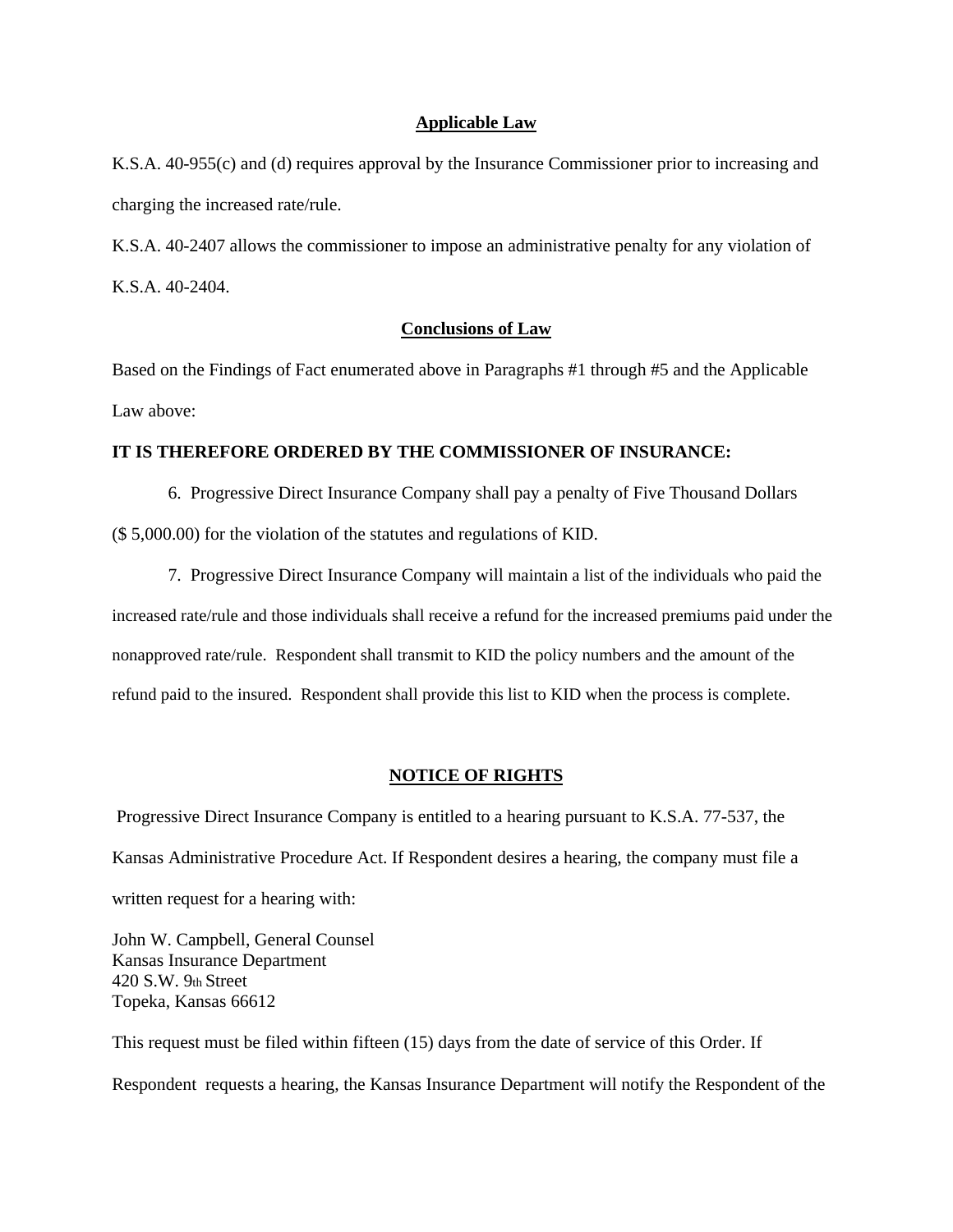time and place of the hearing and information on the procedures, right of representation, and other rights of parties relating to the conduct of the hearing, before commencement of the same. If a hearing is not requested in the time and manner stated above, this Summary Order shall become effective as a Final Order upon the expiration of time for requesting a hearing, pursuant to K.S.A. 77- 613. In the event Respondent files a petition for judicial review, pursuant to K.S.A. 77-613(e), the agency officer to be served on behalf of the Kansas Insurance Department is:

John W. Campbell, General Counsel Kansas Insurance Department 420 S.W. 9th Street Topeka, Kansas 66612

# **IT IS SO ORDERED THIS \_\_18th\_\_\_ DAY OF NOVEMBER, 2009, IN THE CITY OF TOPEKA, COUNTY OF SHAWNEE, STATE OF KANSAS.**



 $\angle$ s/ Sandy Praeger $\angle$ Sandy Praeger Commissioner of Insurance BY:  $\angle$ s/ John W. Campbell $\angle$ 

John W. Campbell

General Counsel